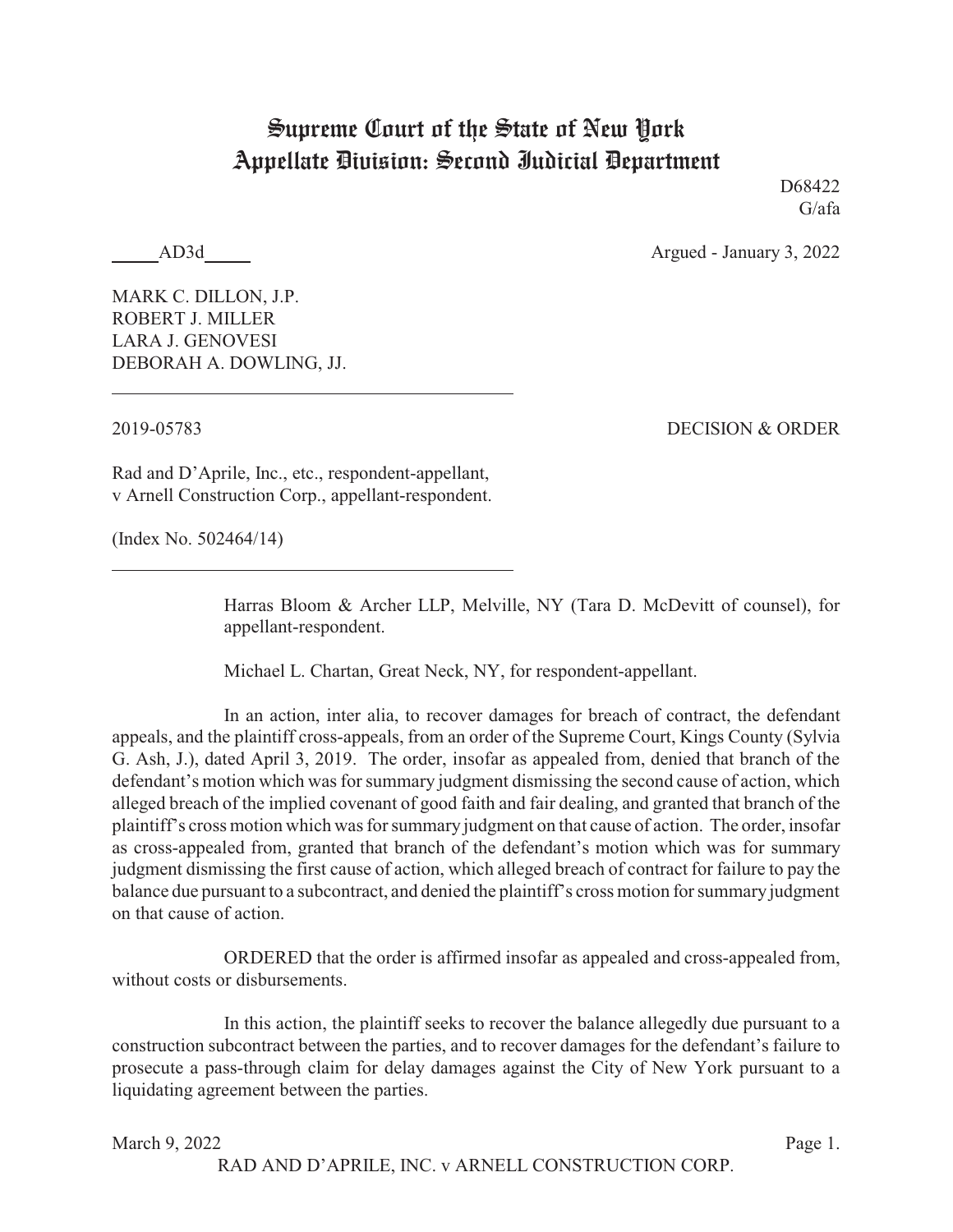The Supreme Court incorrectly applied the doctrine of judicial estoppel to preclude the defendant's argument that the subcontract was not entered into until September 29, 2003. However, regardless of the applicability of the doctrine of judicial estoppel, the defendant's contention is without merit. The subcontract is dated August 22, 2001, and was executed by both parties.

The cause of action alleging breach of the implied covenant of good faith and fair dealing is not barred by the no-damages-for-delay clause in the contract between the defendant and the City. Generally, even with such a clause, damages may be recovered for: (1) delays caused by the contractee's bad faith or its willful, malicious, or grossly negligent conduct, (2) uncontemplated delays, (3) delays so unreasonable that they constitute an intentional abandonment of the contract by the contractee, and (4) delays resulting from the contractee's breach of a fundamental obligation of the contract (*see Corinno Civetta Constr. Corp. v City of New York*, 67 NY2d 297, 309; *Arnell Constr. Corp. v New York City Sch. Constr. Auth.*, 177 AD3d 595). Here, the delays at issue were caused by the City, because the City did not have title to the project site. Even after the City acquired title, the entire site was not available for the project because the City continued to allow the prior owner to operate its main facility at the premises. This was a breach of a fundamental obligation of the contract (*see Corinno Civetta Constr. Corp. v City of New York*, 67 NY2d at 313).

The plaintiff established that the defendant breached the implied covenant of good faith and fair dealing by failing to timely prosecute the plaintiff's pass-through claim against the City. The implied covenant of good faith and fair dealing between parties to a contract embraces a pledge that neither party shall do anything which will have the effect of destroying or injuring the right of the other party to receive the fruits of the contract. It encompasses any promises that a reasonable person in the position of the promisee would be justified in understanding were included (*see Moran v Erk*, 11 NY3d 452, 456-457; *511 W. 232nd Owners Corp. v Jennifer Realty Co.*, 98 NY2d 144, 153). As this Court observed on a prior appeal, the contractual covenant of good faith and fair dealing is implied in a liquidating agreement, as in every contract (*see Rad &D'Aprile, Inc. v Arnell Constr. Corp.*, 159 AD3d 971, 973). The covenant of good faith and fair dealing required the defendant to take all reasonable steps so that the plaintiff's right to an eventual recovery, if any, from the City would be protected (*see Martin Mech. Corp. v Mars Assoc.*, 158 AD2d 280). Here, the defendant did not take all reasonable steps to protect the plaintiff's right to recovery, as it failed to timely commence the action against the City, resulting in the dismissal of that action, as well as the plaintiff's pass-through claim (*see id*. at 281). The defendant further breached the covenant of good faith and fair dealing when it failed to inform the plaintiff of a settlement with the City and to provide it any compensation from the proceeds of that settlement.

The Supreme Court did not err in granting that branch of the defendant's motion which was for summary judgment dismissing the first cause of action, which alleged breach of contract for failure to pay the balance due pursuant to a subcontract, and in denying the plaintiff's cross motion for summary judgment on that cause of action. The first cause of action is governed by the terms of the subcontract, and is subject to the six-year statute of limitations in CPLR 213(2). A breach of contract cause of action accrues at, and the statute of limitations begins to run from, the time of the breach (*see John J. Kassner & Co. v City of New York*, 46 NY2d 544, 550). The obligation to pay arises and the cause of action accrues when any conditions to the right to final

## March 9, 2022 Page 2.

RAD AND D'APRILE, INC. v ARNELL CONSTRUCTION CORP.